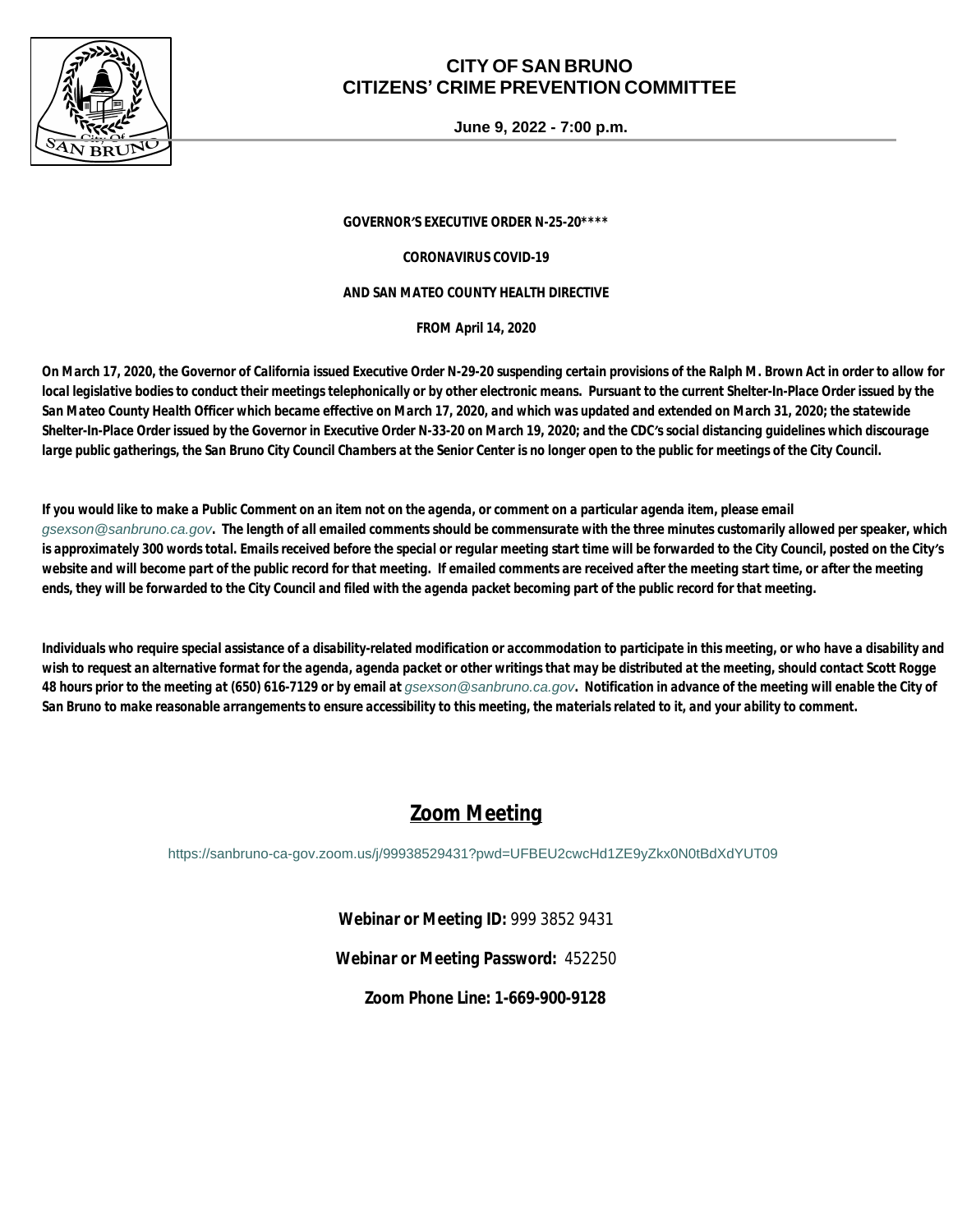

## **CITY OF SAN BRUNO CITIZENS CRIME PREVENTION COMMITTEE**

# **AGENDA**

# **Citizen Crime Prevention Meeting**

# **June 9, 2022 - 7:00 p.m.**

#### **1. Call to Order**:

**NOTE:** This meeting will be taped, which will be kept at least 30 days after the minutes for this meeting have been approved.

**NOTE:** Due to Covid-19 this meeting will be conducted using ZOOM. Info on how the public can participate is listed above.

#### **2. Attendance:** (quorum = 4)

● **ROLL CALL:** Robert Riechel, Deanna Robinson, Peter Carey, Linda Boscono, Rhonda Boone, Rich Wong, Chad Keele

#### **3. Approval of Minutes:**

● **Action:** Vote on approving April meeting minutes.

#### **4. Public Comment on items not on the agenda**

**Note:** The State's Brown Act prohibits discussing or acting upon any matter not on the agenda pursuant to State Law. It is the Committee's policy to refer matters raised in this forum to committee member(s) or the SBPD for review and/or action where appropriate or to place the item on an agenda for a future meeting.

- **5. Presentations:**
- **6. Communications & Announcements**:
- **7. Staff Reports (SBPD Officer Sexson)**:

#### **8. Committee Business:**

#### **8.1. Follow-up on open items from last meeting**

- Pickup of hardcopy materials from Deanna
- City Council support
- Letter to USPS
- NHW Signs in Crestmoor neighborhood

#### **8.2. Neighborhood Watch Communities**

- Public Comments:
	- **o** Neighborhood Watch Block Captain updates
	- **Current NHW Groups** 
		- **o** 12 groups active